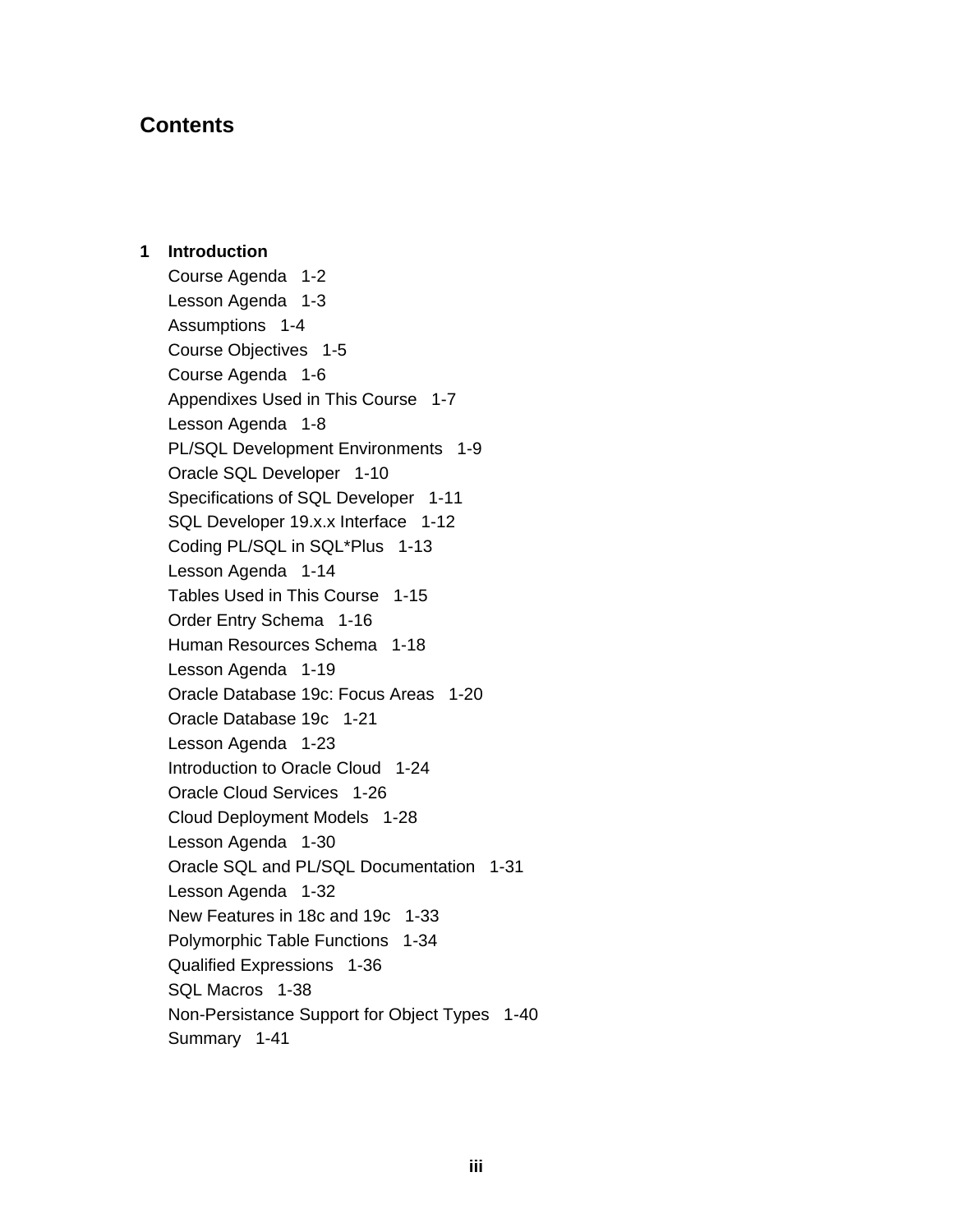## 2 Working with Exadata Express Cloud Service

Course Agenda 2-2 Lesson Objectives 2-3 Lesson Agenda 2-4 Evolving from On-premises to Exadata Express 2-5 Exadata Express for Users 2-6 Exadata Express for Developers 2-7 Getting Started with Exadata Express 2-8 Managing Exadata 2-10 Lesson Agenda 2-11 Service Console 2-12 Web Access Through Service Console 2-13 Client Access Configuration Through Service Console 2-14 Database Administration Through Service Console 2-15 Lesson Agenda 2-16 SQL Workshop 2-17 Lesson Agenda 2-20 Connecting Through Database Clients 2-21 Enabling SQL\*Net Access for Client Applications 2-22 Downloading Client Credentials 2-23 Connecting Oracle SQL Developer 2-24 Connecting Oracle SQLcl 2-25 Summary 2-26 Practice 2: Overview 2-27

# 3 Overview of Collections

Course Agenda 3-2 Objectives 3-3 Lesson Agenda 3-4 Collections 3-5 Why Collections? 3-6 Collection Types 3-7 Lesson Agenda 3-9 Using Associative Arrays 3-10 Creating an Associative Array 3-11 Traversing an Associative Array 3-12 Collection Methods 3-14 Lesson Agenda 3-15 Nested Tables 3-16 Creating Nested Table Types 3-17 Nested Tables: Example 3-18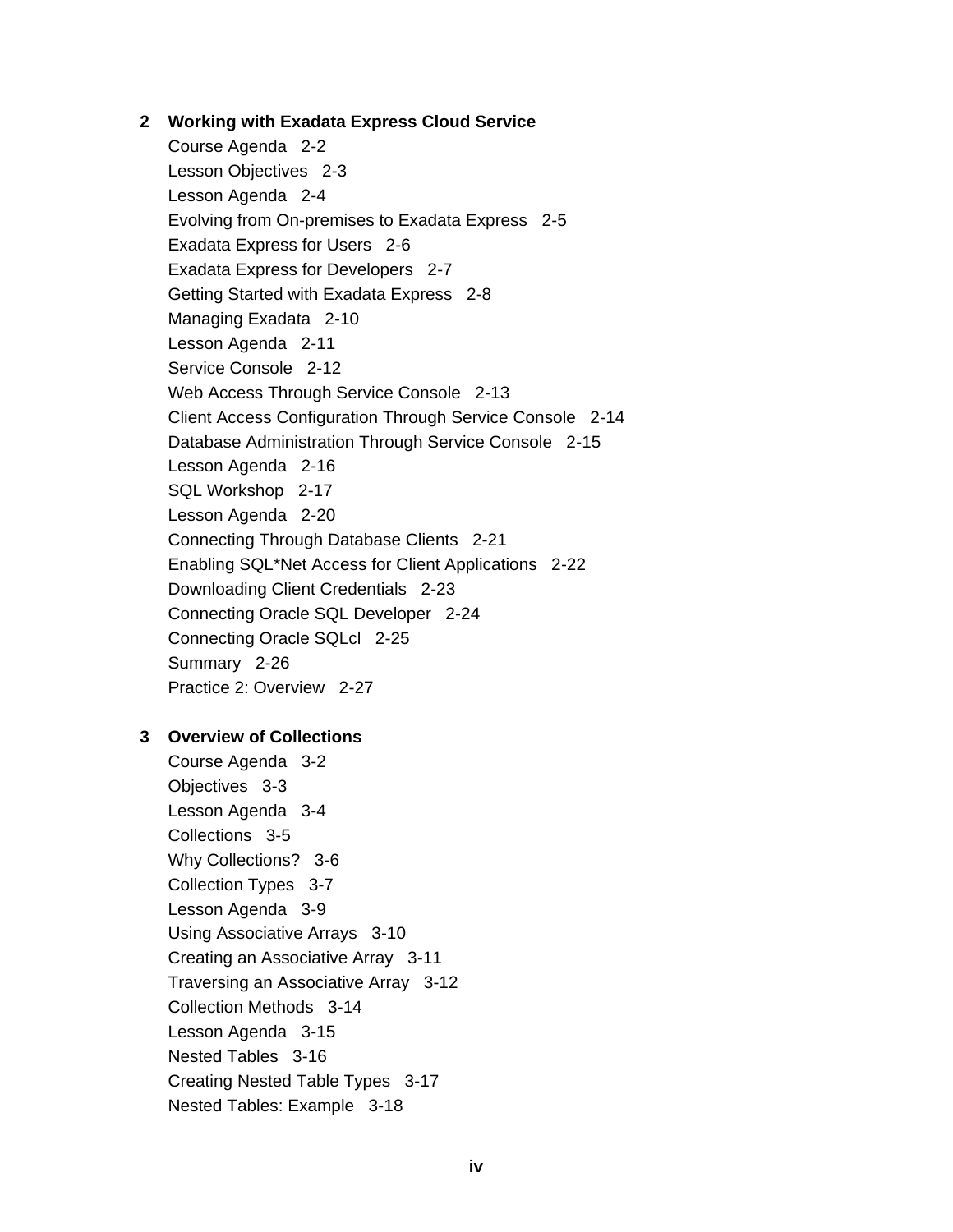Collection Constructors 3-19 Declaring Collections: Nested Table 3-20 Using Nested Tables 3-21 Referencing Collection Elements 3-23 Using Nested Tables in PL/SQL 3-24 Lesson Agenda 3-26 Varrays 3-27 Declaring Collections: Varray 3-29 Using Varrays 3-30 Quiz 3-32 Summary 3-34 Practice 3: Overview 3-35

#### 4 Using Collections

Course Agenda 4-2 Objectives 4-3 Lesson Agenda 4-4 Usage of Collections in Applications 4-5 Working with Collections in PL/SQL 4-6 Assigning Values to Collection Variables 4-9 Accessing Values in the Collection 4-12 Working with Collection Methods 4-13 Using Collection Methods 4-14 Manipulating Individual Elements 4-16 Querying a Collection by Using the TABLE Operator 4-18 Querying a Collection with the TABLE Operator 4-19 Lesson Agenda 4-21 Collection Exceptions 4-22 Collection Exceptions: Example 4-23 Lesson Agenda 4-24 Listing Characteristics for Collections 4-25 Lesson Agenda 4-26 PL/SQL Bind Types 4-27 Subprogram with a BOOLEAN Parameter 4-28 Quiz 4-31 Summary 4-33 Practice 4: Overview 4-34

# 5 Handling Large Objects

Course Agenda 5-2 Objectives 5-3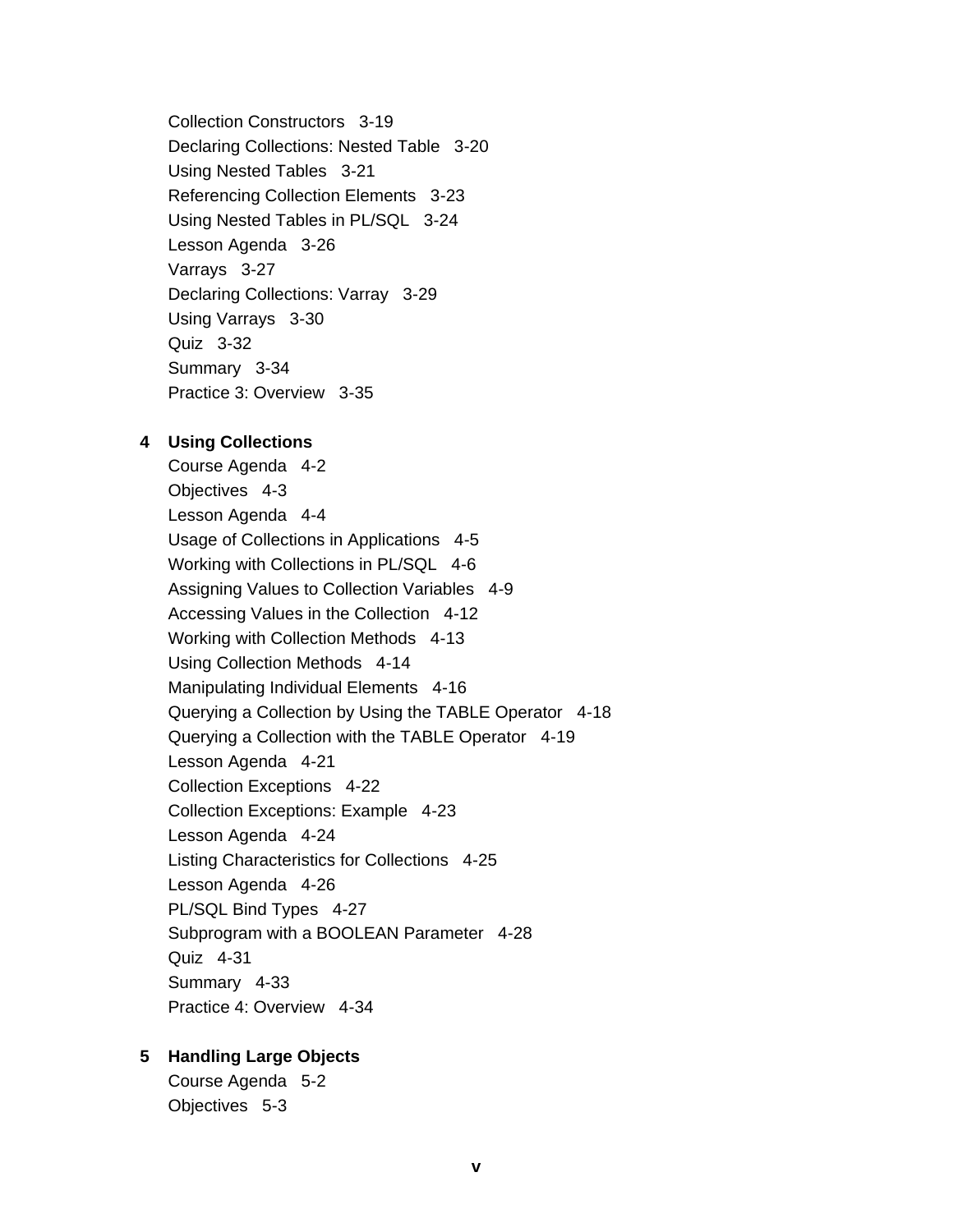Lesson Agenda 5-4 What Is a LOB? 5-5 Types of LOBs 5-6 LOB Locators and LOB Values 5-7 Lesson Agenda 5-8 DBMS LOB Package 5-9 Security Model of the DBMS LOB Package 5-10 What Is a DIRECTORY Object? 5-11 Managing BFILEs: Role of a DBA 5-12 Managing BFILEs: Role of a Developer 5-13 Lesson Agenda 5-14 Working on BFILEs 5-15 Preparing to Use BFILEs 5-16 Creating BFILE Columns in the Table 5-17 Populating a BFILE Column with PL/SQL 5-18 Using Data in the BFILE Column 5-19 Lesson Agenda 5-20 Working on CLOBs 5-21 Initializing the LOB Columns Added to a Table 5-22 Populating LOB Columns 5-24 Loading Data to a LOB Column 5-25 Writing Data to a LOB 5-26 Lesson Agenda 5-29 Reading LOBs from the Table 5-30 Updating LOB by Using DBMS\_LOB in PL/SQL 5-31 Selecting CLOB Values by Using SQL 5-32 Selecting CLOB Values by Using DBMS\_LOB 5-33 Selecting CLOB Values in PL/SQL 5-34 Removing LOBs 5-35 Quiz 5-36 Lesson Agenda 5-39 Temporary LOBs 5-40 Creating a Temporary LOB 5-41 Lesson Agenda 5-42 SecureFile LOBs 5-43 Storage of SecureFile LOBs 5-44 Creating a SecureFile LOB 5-45 Quiz 5-46 Summary 5-47 Practice 5: Overview 5-48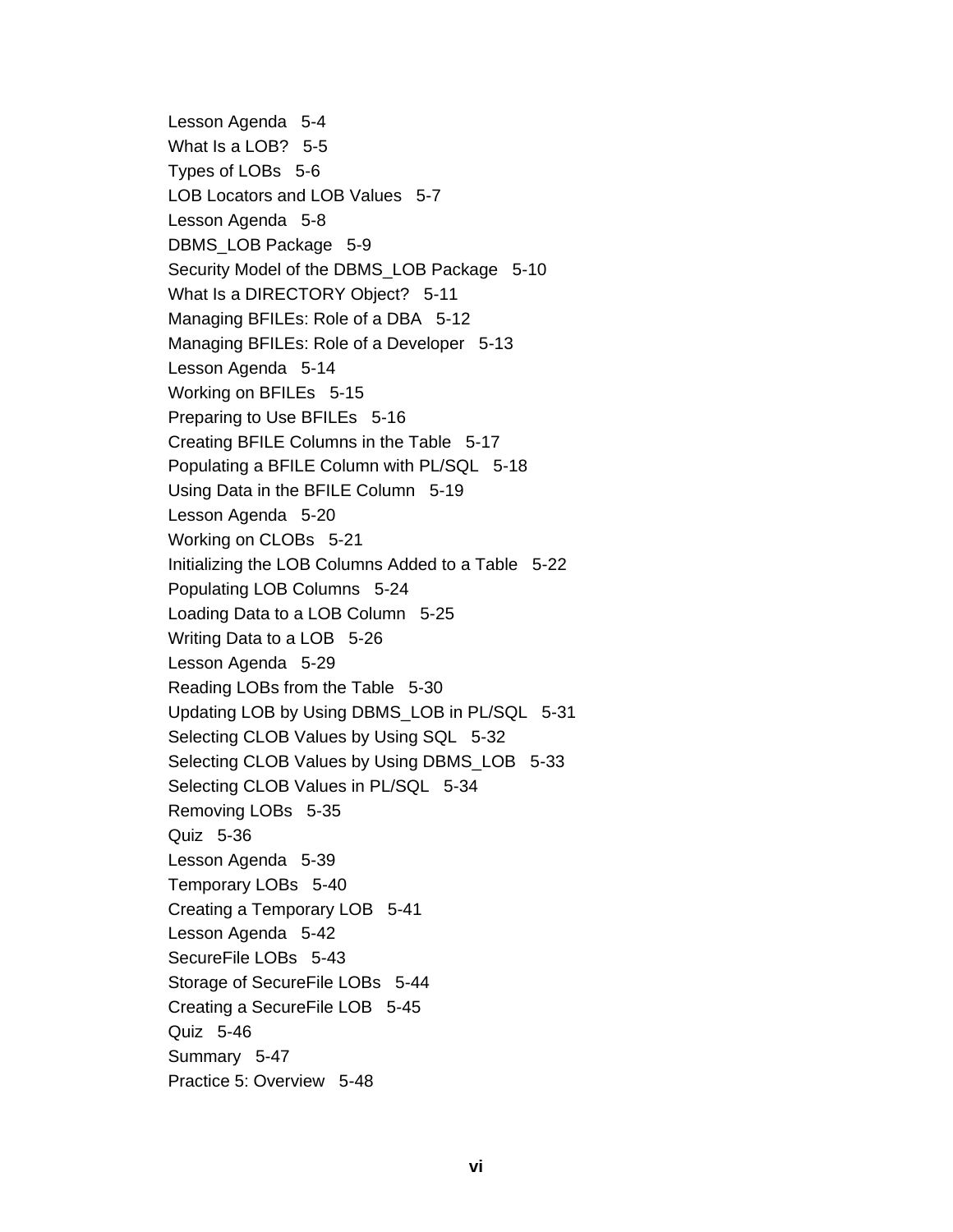## 6 JSON Data in Database

Course Agenda 6-2 Objectives 6-3 Lesson Agenda 6-4 What Is JSON? 6-5 Structure of JSON Data 6-6 JSON Data: Example 6-7 Why JSON? 6-9 Lesson Agenda 6-10 JSON Data in Oracle Database: Scenario 6-11 JSON Data in Oracle Database 6-12 Creating a Table with JSON Column 6-14 JSON or Not? 6-16 Inserting Data into JSON Columns 6-17 Lesson Agenda 6-18 SQL/JSON Generation Functions 6-19 JSON OBJECT Function 6-20 JSON ARRAY Function 6-21 JSON OBJECTAGG Function 6-22 JSON ARRAYAGG Function 6-23 SQL/JSON Functions 6-24 Lesson Agenda 6-25 Retrieving SQL Data from JSON Object 6-26 Accessing JSON Data 6-27 JSON\_VALUE Function 6-29 Using SQL/JSON Functions 6-30 Lesson Agenda 6-31 PL/SQL Objects for JSON 6-32 JSON Object Types in PL/SQL 6-33 JSON Object Methods 6-34 Getter and Setter Methods 6-35 JSON Methods in PL/SQL: Example 6-36 Summary 6-38 Practice 6: Overview 6-39

#### 7 Advanced Interface Methods

Course Agenda 7-2 Objectives 7-3 Lesson Agenda 7-4 PL/SQL External Procedures 7-5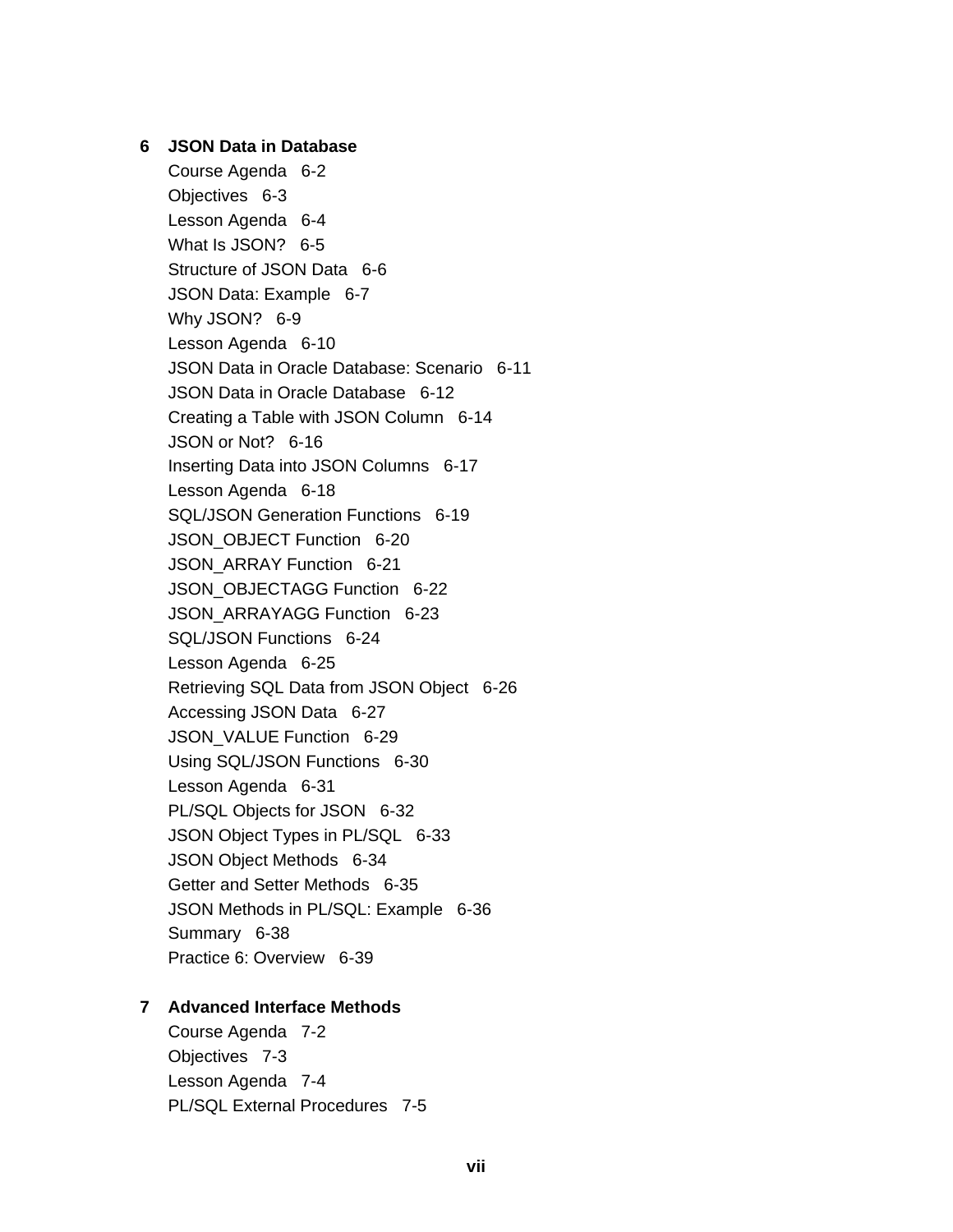Oracle Database with Different Languages 7-6 Scenario 7-7 Lesson Agenda 7-8 External Procedure Execution Architecture 7-9 Components for External C Procedure Execution 7-10 Defining an External C Procedure 7-11 Define a C Function 7-12 Creating an Alias Library 7-13 Publishing External C Procedures 7-15 Call Specification Syntax 7-16 Call Specification 7-17 Publishing an External C Routine 7-18 Executing an External C Procedure 7-19 Lesson Agenda 7-20 Executing Java Programs from PL/SQL 7-21 External Procedure Execution Architecture 7-22 Development Steps for Java Class Methods 7-23 Loading Java Class Methods 7-24 Publishing a Java Class Method 7-25 Executing the Java Routine 7-27 Creating Call Specifications in Packages 7-28 Quiz 7-29 Summary 7-32 Practice 7: Overview 7-33

# 8 Performance and Tuning

Course Agenda 8-2 Objectives 8-3 Lesson Agenda 8-4 Compiling a PL/SQL Unit 8-5 Deciding on a Compilation Method 8-6 Configuring the Compiler 8-7 Viewing the Compilation Settings 8-9 Setting Up a Database for Native Compilation 8-11 Modifying Compilation Mode of a Program Unit 8-12 Lesson Agenda 8-13 PL/SQL Optimizer 8-14 Subprogram Inlining: Introduction 8-15 Using Inlining 8-16 Inlining Concepts 8-17 Inlining: How to Enable It? 8-20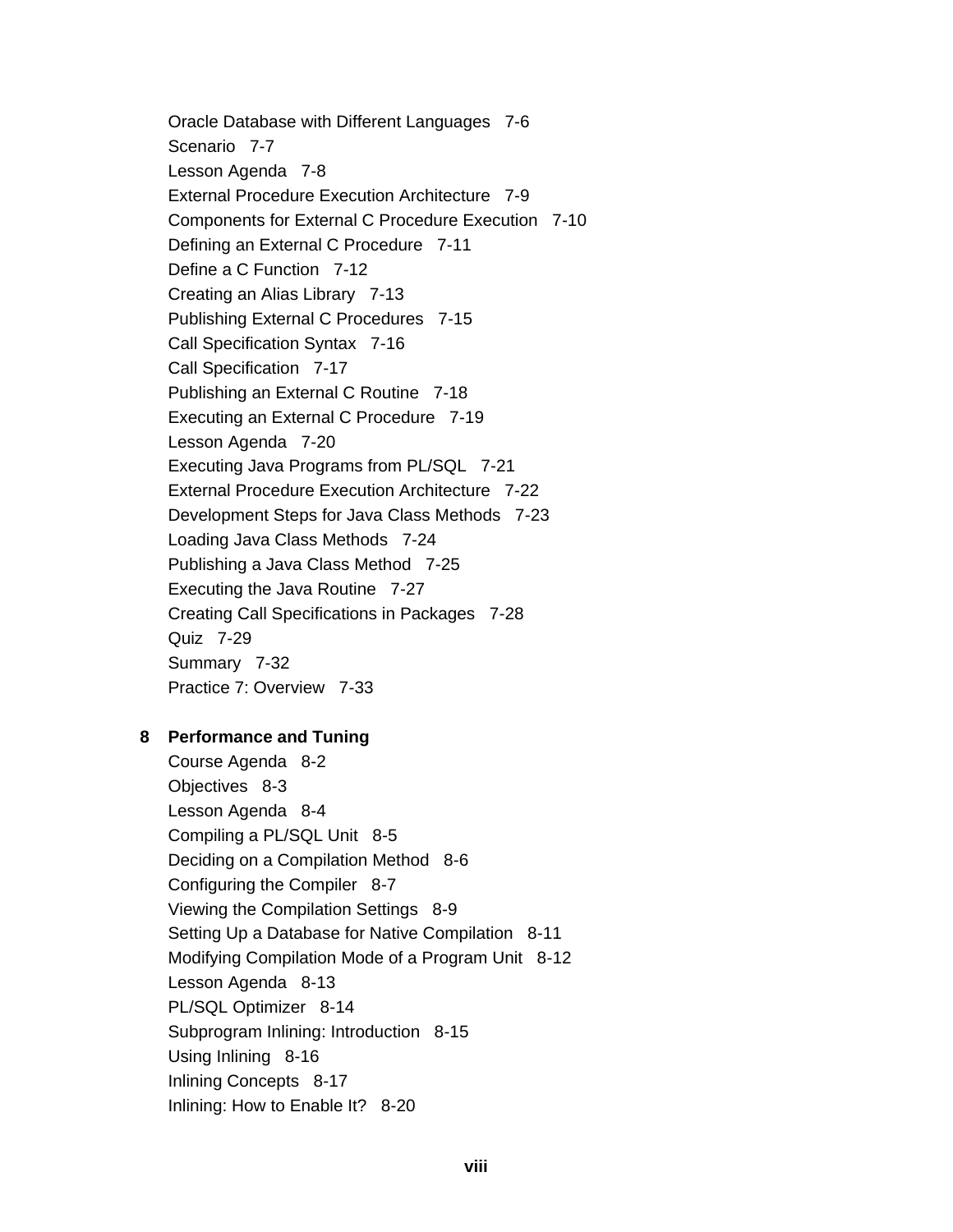PRAGMA INLINE Example 8-21 Inlining: Summary 8-22 Lesson Agenda 8-23 Why PL/SQL Tuning? 8-24 Tuning PL/SQL Code 8-25 Avoid Implicit Data Type Conversion 8-26 NOT NULL Constraint 8-27 PLS INTEGER Data Type for Integers 8-28 Using the SIMPLE INTEGER Data Type 8-29 Modularizing Your Code 8-30 Bulk Binding 8-31 FORALL Instead of FOR 8-32 BULK COLLECT 8-34 Exception While Bulk Collecting 8-37 Handling FORALL Exceptions 8-38 Tuning Conditional Control Statements 8-39 Passing Data Between PL/SQL Programs 8-41 Quiz 8-44 Summary 8-47 Practice 8: Overview 8-48

#### 9 Improving Performance with Caching

Course Agenda 9-2 Objectives 9-3 Lesson Agenda 9-4 What Is Caching? 9-5 Memory Architecture 9-6 Caching in the Database Instance 9-7 What Is Result Caching? 9-8 Lesson Agenda 9-9 Configuring the Server Result Cache 9-10 Setting Result Cache Max Size 9-12 Setting the Result Cache Mode 9-13 Using the DBMS RESULT CACHE Package 9-14 Lesson Agenda 9-15 SQL Query Result Cache 9-16 Examining the Memory Cache 9-18 Examining the Execution Plan for a Query 9-19 Examining Another Execution Plan 9-20 **Executing Both Queries** 9-21 Viewing Cache Results Created 9-22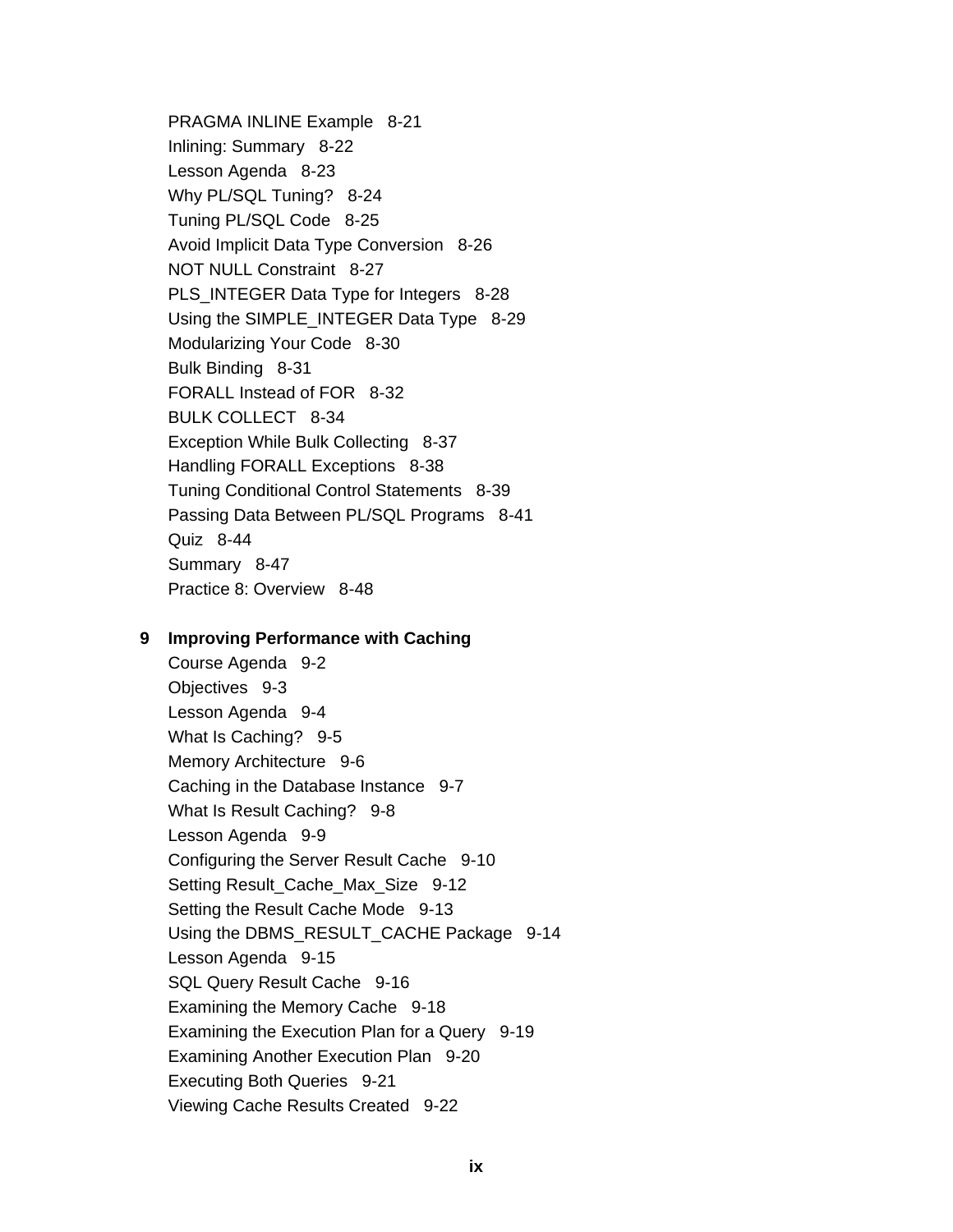Viewing Cache Results Found 9-23 Lesson Agenda 9-24 PL/SQL Function Result Cache 9-25 Marking PL/SQL Function Results to Be Cached 9-26 Clearing the Shared Pool and Result Cache 9-27 Creating a PL/SQL Function by Using the RESULT CACHE Clause 9-28 Calling the PL/SQL Function Inside a Query 9-29 Viewing Cache Results Created 9-30 Calling the PL/SQL Function Again 9-31 Viewing Cache Results Found 9-32 Confirming That the Cached Result Was Used 9-33 Lesson Agenda 9-34 Oracle Database In-Memory 9-35 Quiz 9-36 Summary 9-41 Practice 9: Overview 9-42

## 10 Analyzing PL/SQL Code

Course Agenda 10-2 Objectives 10-3 Lesson Agenda 10-4 PL/SQL Code Analysis 10-5 Data Dictionary Views 10-7 Analyzing PL/SQL Code 10-8 Using SQL Developer for Code Analysis 10-13 Using ALL\_ARGUMENTS 10-15 ALL ARGUMENTS 10-18 Using SQL Developer to Report on Arguments 10-19 Lesson Agenda 10-21 PL/Scope 10-22 Using PL/Scope 10-24 USER IDENTIFIERS View 10-25 Sample Data for PL/Scope 10-26 Collecting Information on Identifiers 10-27 Viewing Identifier Information 10-28 Performing a Basic Identifier Search 10-30 Using USER\_IDENTIFIERS to Find All Local Variables 10-31 Finding Identifier Actions 10-32 Lesson Agenda 10-34 Oracle Supplied Packages for Code Analysis 10-35 Using DBMS DESCRIBE 10-36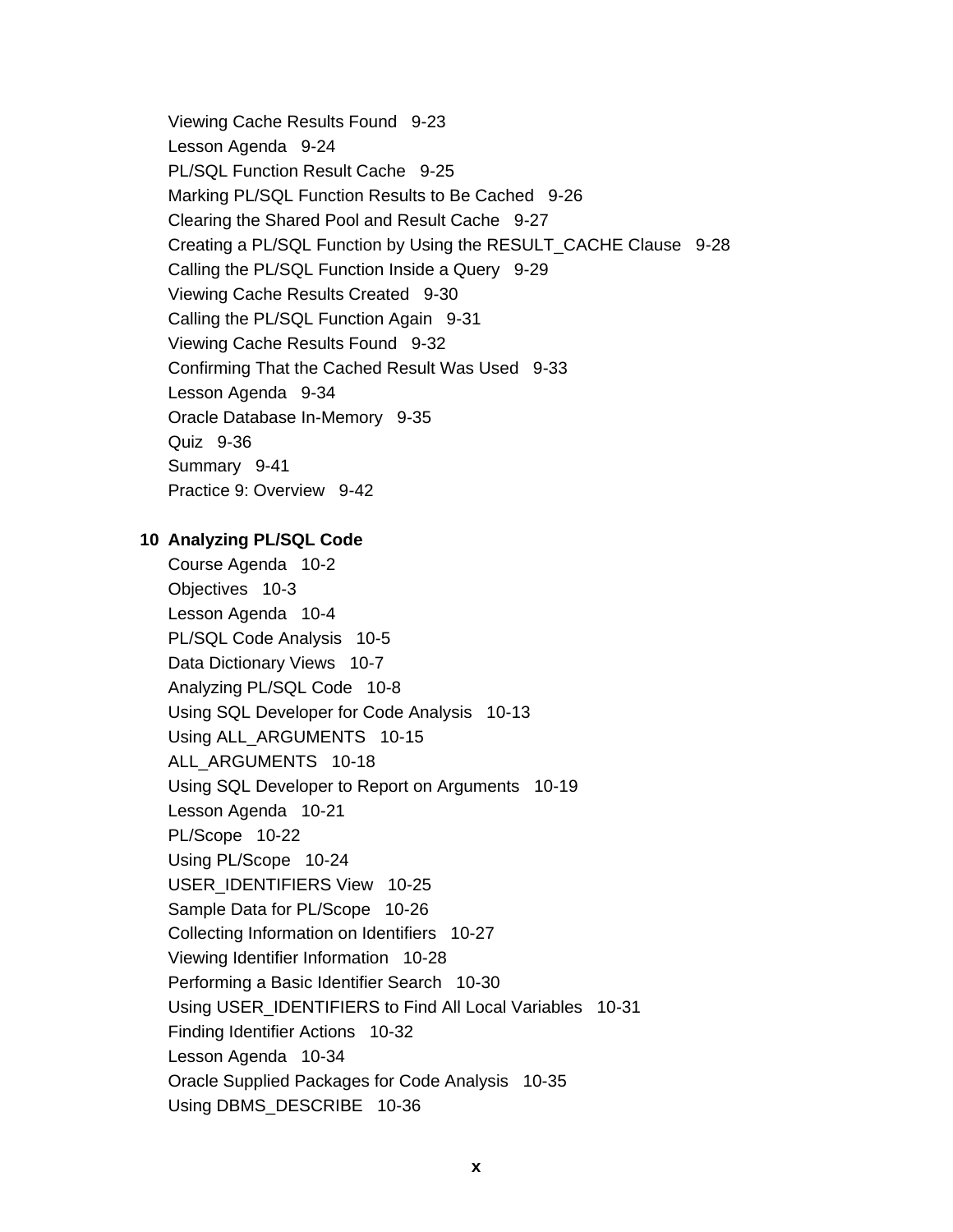DBMS\_UTILITY Package 10-39 Using DBMS\_UTILITY.FORMAT\_CALL\_STACK 10-40 Using DBMS\_UTILITY 10-42 Finding Error Information 10-44 DBMS METADATA Package 10-47 DBMS METADATA Subprograms 10-48 FETCH xxx Subprograms 10-50 Filters on Metadata 10-51 SET FILTER Procedure 10-52 Examples of Setting Filters 10-53 Programmatic Use: Example 1 10-54 Programmatic Use: Example 2 10-56 Browsing APIs 10-58 Using the UTL\_CALL\_STACK Package 10-59 DEPRECATE Pragma 10-60 Quiz 10-61 Summary 10-64 Practice 10: Overview 10-65

# 11 Profiling and Tracing PL/SQL Code

Course Agenda 11-2 Objectives 11-3 Lesson Agenda 11-4 Tracing PL/SQL Execution 11-5 Tracing PL/SQL: Steps 11-9 Step 1: Enable Specific Subprograms 11-10 Steps 2 and 3: Identify a Trace Level and Start Tracing 11-11 Step 4 and Step 5: Turn Off and Examine the Trace Data 11-12 plsql\_trace\_runs and plsql\_trace\_events 11-13 Lesson Agenda 11-15 Profiling PL/SQL Code 11-16 Hierarchical Profiling 11-17 Hierarchical Profiling Concepts 11-18 Using the PL/SQL Profiler 11-19 Understanding Raw Profiler Data 11-24 Using the Hierarchical Profiler Tables 11-25 Using DBMS\_HPROF.ANALYZE 11-26 Using DBMS\_HPROF.ANALYZE to Write to Hierarchical Profiler Tables 11-27 Analyzer Output from the DBMSHP RUNS Table 11-28 Analyzer Output from the DBMSHP FUNCTION INFO Table 11-29 plshprof: A Simple HTML Report Generator 11-30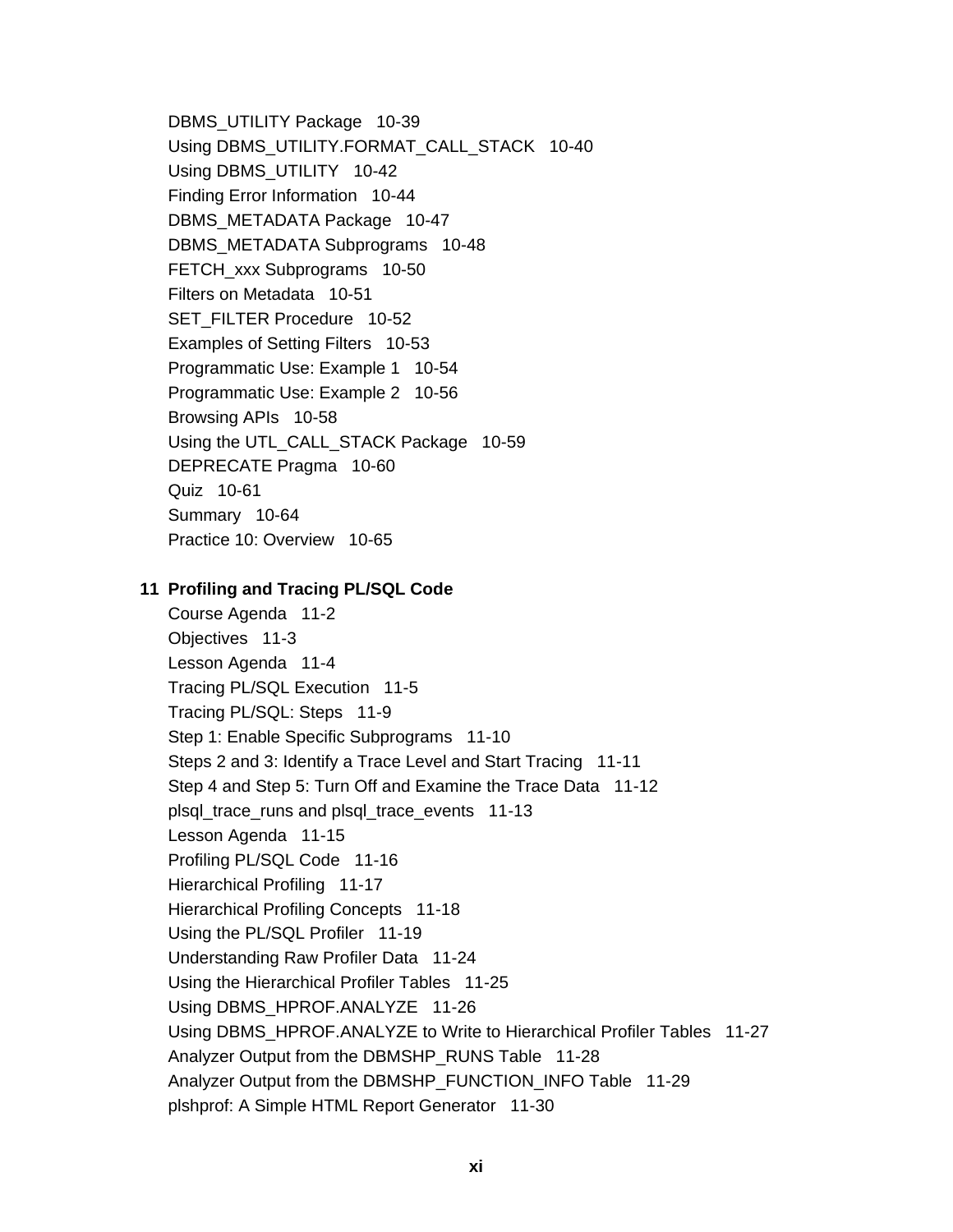Using plshprof 11-31 Using the HTML Reports 11-34 Quiz 11-37 Summary 11-40 Practice 11: Overview 11-41

## 12 Securing Applications through PL/SQL

Course Agenda 12-2 Objectives 12-3 Lesson Agenda 12-4 Invoker's Rights and Definer's Rights 12-5 Why Invoker's Rights? 12-6 AUTHID clause 12-7 Lesson Agenda 12-8 White Lists 12-9 ACCESSIBLE BY Clause 12-10 Using ACCESSIBLE BY Clause in Packages 12-11 Lesson Agenda 12-12 What Is an Application Security Policy? 12-13 Implementing Application Security Policy 12-14 DBMS\_RLS package 12-15 Defining a Policy 12-16 Defining a Policy Function 12-17 Defining a Policy 12-18 Lesson Agenda 12-19 Application Context - Concept 12-20 Application Context - Implementation 12-21 **USERENV Application Context 12-22** Creating an Application Context 12-23 Setting a Context 12-24 Lesson Agenda 12-26 Virtual Private Database 12-27 Implementing a Virtual Private Database 12-29 Setting Up a Context 12-30 Creating the Package 12-31 Define the Security Policy 12-33 Setting Up the Logon Trigger 12-34 Policy in Action 12-35 Data Dictionary Views 12-36 Using the ALL\_CONTEXT Dictionary View 12-37 Policy Groups 12-39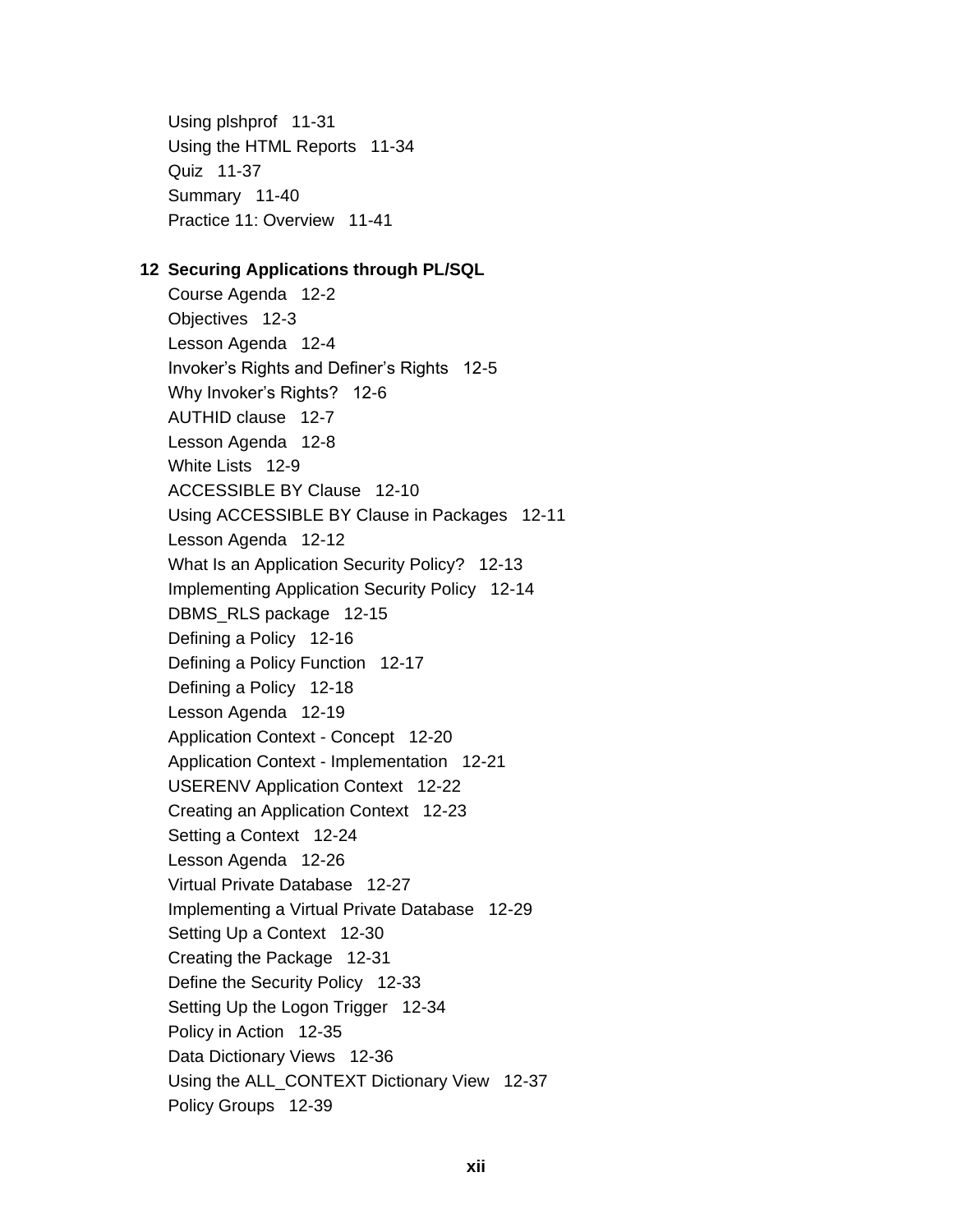Quiz 12-40 Summary 12-43 Practice 12: Overview 12-44

#### 13 Safeguarding Your Code against SQL Injection Attacks

Course Agenda 13-2 Objectives 13-3 Lesson Agenda 13-4 SQL Injection 13-5 SQL Injection: Example 13-6 Scenario 13-7 Types of SQL Injection 13-8 Avoidance Strategies against SQL Injection 13-9 Protecting against SQL Injection: Example 13-10 Lesson Agenda 13-11 Reducing the Attack Surface 13-12 Expose the Database Only Via PL/SQL API 13-14 Using Invoker's Rights 13-15 Strengthen Database Security 13-17 Lesson Agenda 13-18 Using Static SQL 13-19 Using Dynamic SQL 13-22 Lesson Agenda 13-23 Using Bind Arguments with Dynamic SQL 13-24 Using Bind Arguments with Dynamic PL/SQL 13-25 What If You Cannot Use Bind Arguments? 13-26 Lesson Agenda 13-27 DBMS ASSERT Package 13-28 Understanding DBMS ASSERT 13-29 Oracle Identifiers 13-30 Working with Identifiers in Dynamic SQL 13-32 Choosing a Verification Route 13-33 Validate Input Using DBMS ASSERT 13-34 Avoiding Injection by Using DBMS ASSERT. SIMPLE SQL NAME 13-35 DBMS ASSERT Guidelines 13-37 Quiz 13-41 Summary 13-45 Practice 13: Overview 13-46

# **14 Advanced Security Mechanisms**

Course Agenda 14-2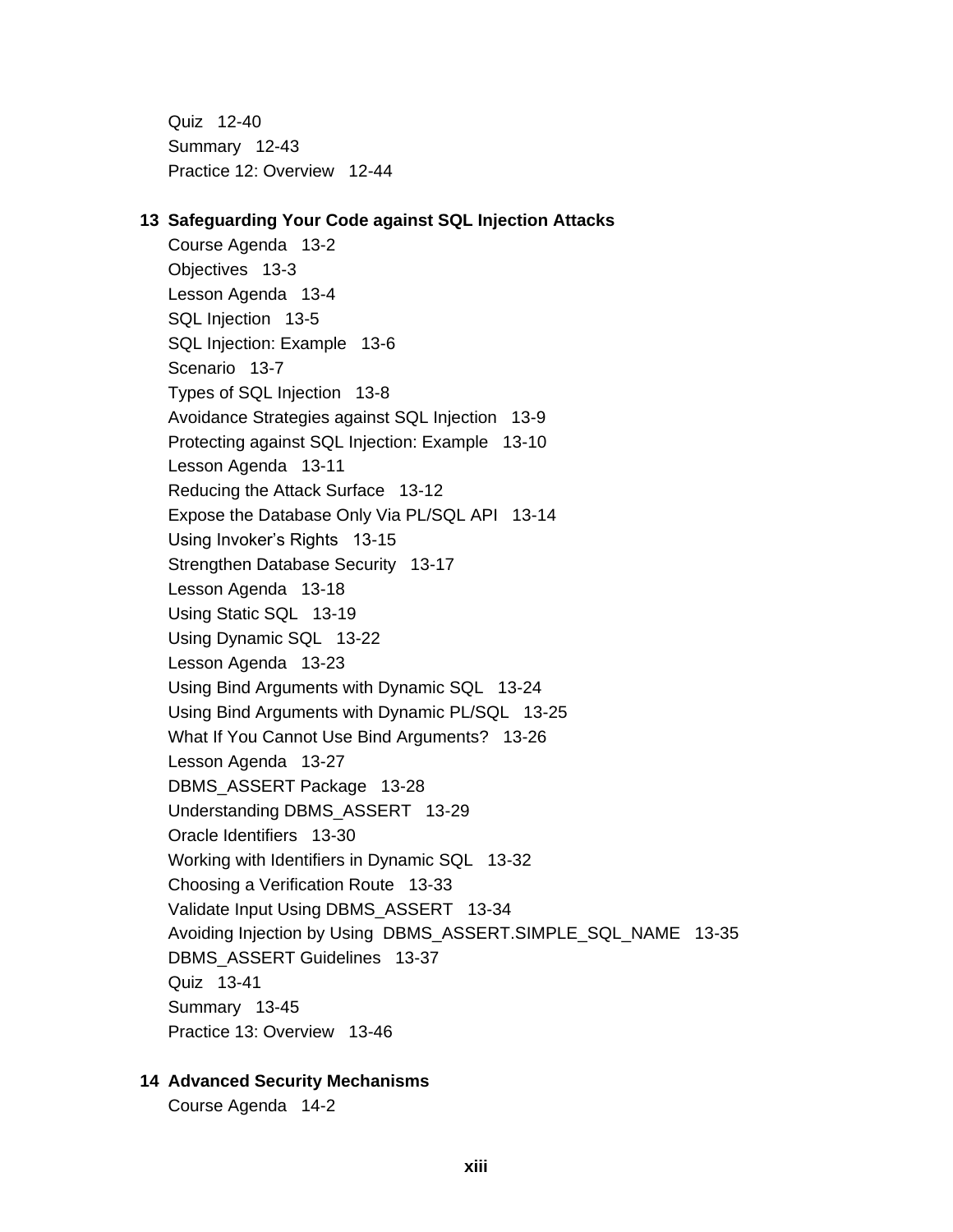Objectives 14-3 Lesson Agenda 14-4 Real Application Security 14-5 How It Works Without RAS? 14-6 How It Works with RAS? 14-7 Real Application Security - Components 14-8 Implementing a RAS Data Security Policy 14-9 Application Sessions in RAS 14-10 RAS Sessions 14-11 Lesson Agenda 14-12 Transparent Data Encryption 14-13 Encrypting a Table Column Using TDE 14-14 Encrypting a Tablespace Using TDE 14-15 Keystores in TDE 14-16 Lesson Agenda 14-17 Oracle Data Redaction 14-18 Data Redaction Methods 14-19 Benefits of Data Redaction 14-20 Summary 14-21

# **A** Table Descriptions and Data

# **B** Using SQL Developer

Objectives B-2 What Is Oracle SQL Developer? B-3 Specifications of SQL Developer B-4 SQL Developer Interface B-5 Creating a Database Connection B-7 Browsing Database Objects B-10 Displaying the Table Structure B-11 Browsing Files B-12 Finding Database Objects B-13 Creating a Schema Object B-15 Creating a New Table: Example B-16 Using the SQL Worksheet B-17 Executing SQL Statements B-20 Saving SQL Scripts B-21 Executing Saved Script Files: Method 1 B-22 Executing Saved Script Files: Method 2 B-23 Formatting the SQL Code B-24 Using Snippets B-25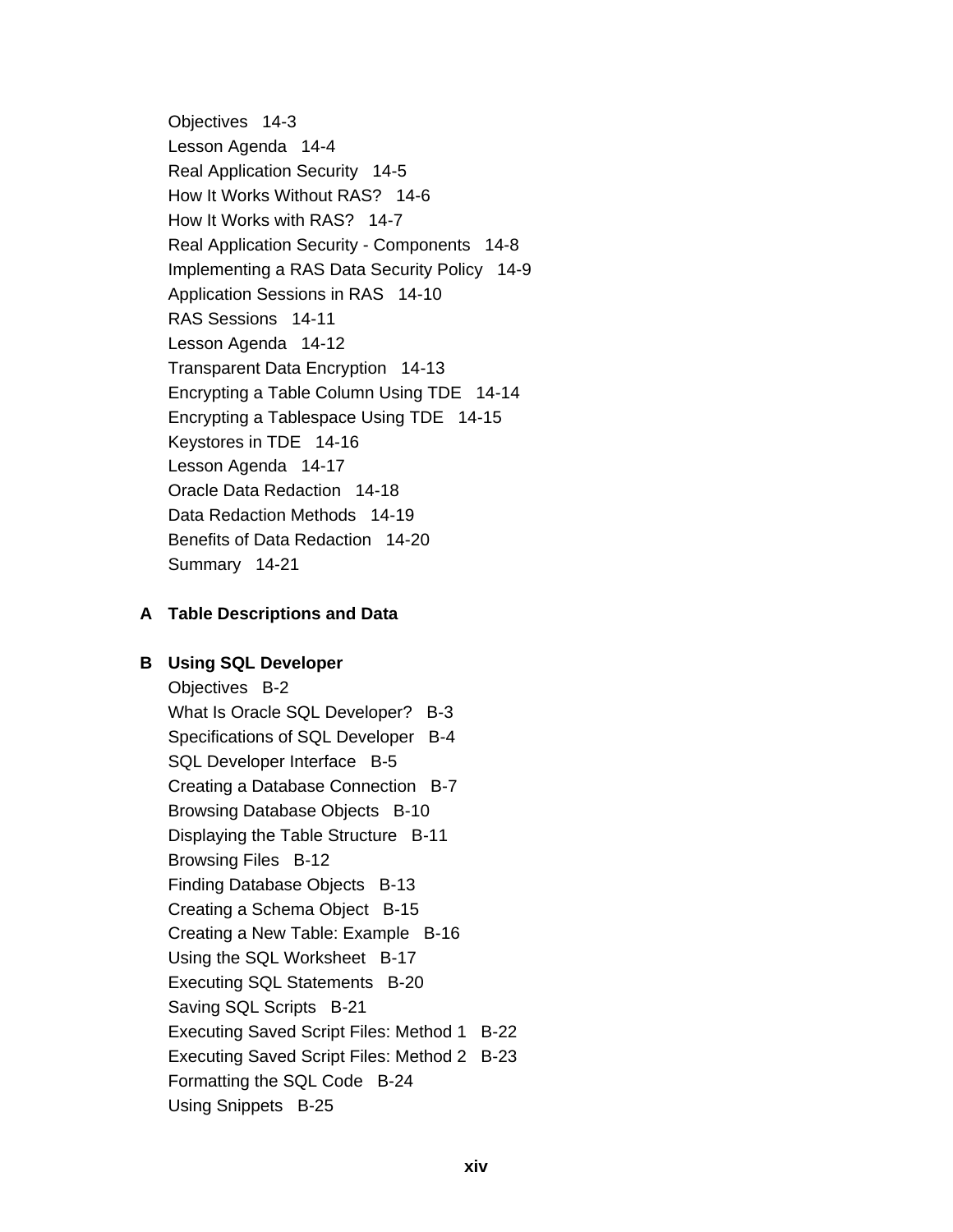Using Snippets: Example B-26 Using Recycle Bin B-27 Debugging Procedures and Functions B-28 Database Reporting B-29 Creating a User-Defined Report B-30 Search Engines and External Tools B-31 Setting Preferences B-32 Resetting the SQL Developer Layout B-33 Data Modeler in SQL Developer B-34 Summary B-35

# C Using SQL\*Plus

Objectives C-2 SQL and SQL\*Plus Interaction C-3 SQL Statements Versus SQL\*Plus Commands C-4 SQL Versus SQL\*Plus C-5 Using SQL\*Plus C-6 SQL Plus Commands: Categories C-7 Logging In to SQL\*Plus C-8 Displaying the Table Structure C-9 SQL\*Plus Editing Commands C-11 Using LIST, n, and APPEND C-13 Using the CHANGE Command C-14 SQL\*Plus File Commands C-15 Using the SAVE and START Commands C-16 SERVEROUTPUT Command C-17 Using the SQL\*Plus SPOOL Command C-18 Using the AUTOTRACE Command C-19 Summary C-20

# D PL/SQL Programming Concepts: Review

Objectives D-2 Lesson Agenda D-3 PL/SQL Block Structure D-4 Naming Conventions D-5 Procedures D-7 Procedure: Example D-8 Stored Functions D-9 Functions: Example D-10 Ways to Execute Functions D-11 Lesson Agenda D-12